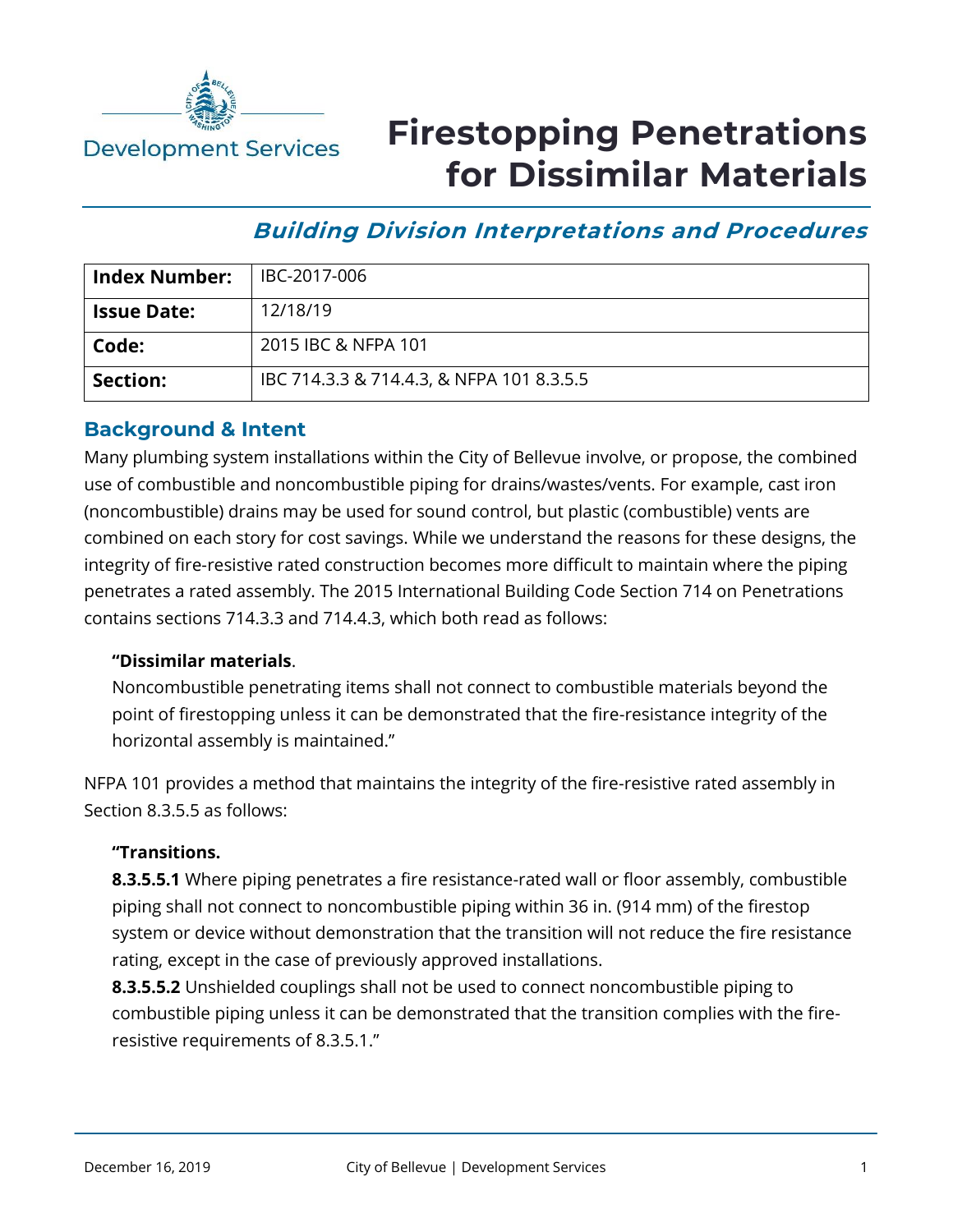## **Policy (See Attached Figures)**

Where dissimilar materials are not used in the piping system, through penetrations shall be protected by an approved penetration firestop system based on the type of piping used.

Where dissimilar materials are used, and the portion of pipe penetrating the rated assembly is combustible, the penetration shall be protected by an approved penetration firestop system for combustible piping. The combustible piping shall extend 6" minimum past the firestop system and shall be in accordance with all requirements of the firestop system.

Where dissimilar materials are used and the portion of pipe penetrating the rated assembly is noncombustible, the penetration shall be protected by an approved penetration firestop system based on the type of piping used, and the installation shall fully comply with 2015 NFPA 101 Sections 8.3.5.5.1 and 8.3.5.5.2. The noncombustible piping shall extend a minimum of 36" past either side of the rated assembly before transitioning to combustible material. The 36" is measured as developed length and must be continuous through all fittings and transitions.

For questions concerning required permits, contact Development Services (425-452-4121) between 8 a.m. and 4 p.m., Monday through Friday (Wednesday, 10 to 4).

Signature **Date:** Date: *Gregg Schrader 12/18/2019*

Gregg Schrader, PE, SE, Building Official

□ **Attachments Supersedes:** IBC-06-001